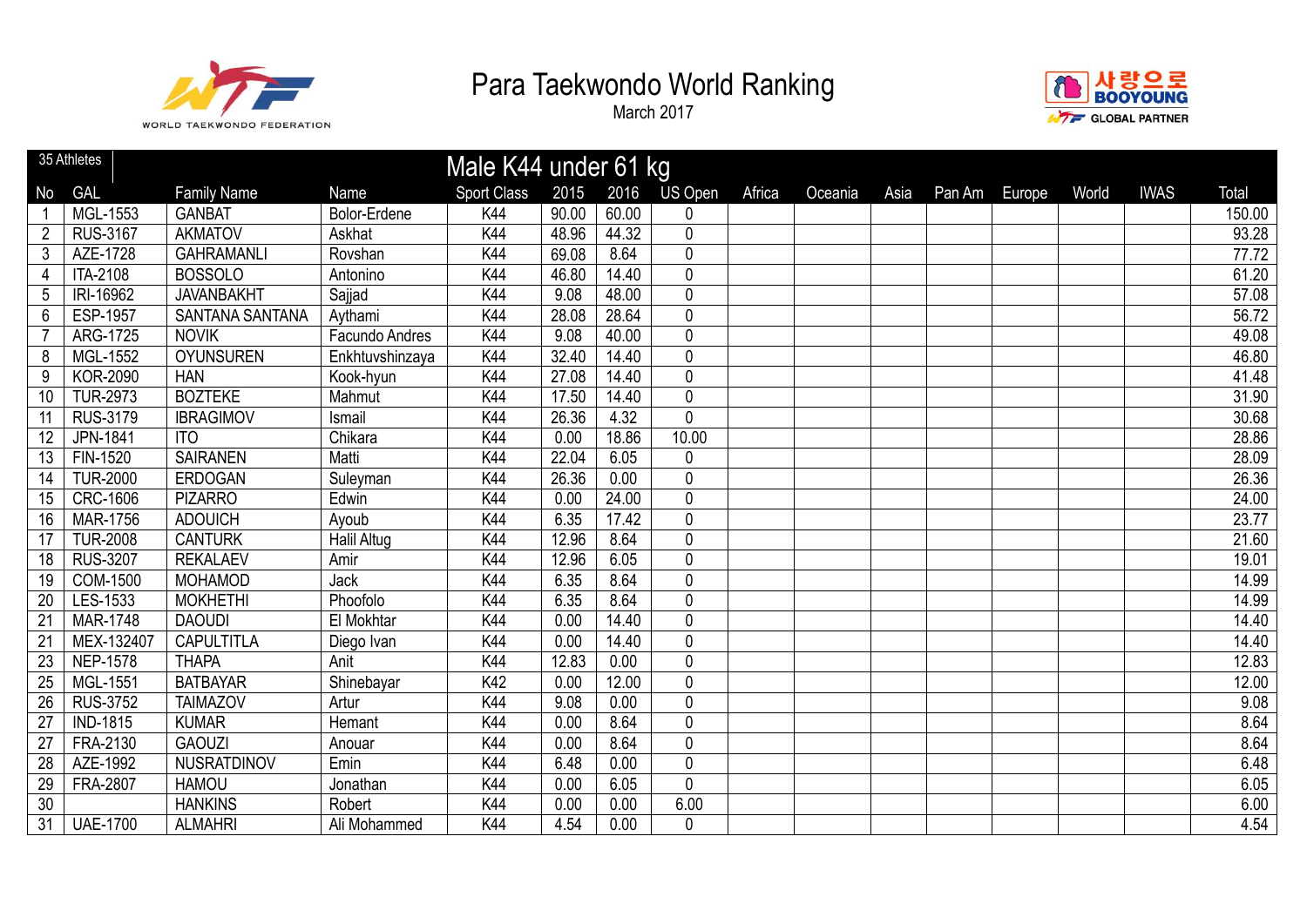



| $\mathcal{L}$<br>J | <b>UKR-2090</b> | <b>ALIEKSIEIEV</b>  | Vitalii   | K44 | 4.54 | 0.00 |  |  |  |  | 4.54 |
|--------------------|-----------------|---------------------|-----------|-----|------|------|--|--|--|--|------|
| 33                 | AFG-1833        | <b>HAIDARY</b>      | Zubair    | K44 | 0.00 | 4.32 |  |  |  |  | 4.32 |
| $\Omega$<br>აა     | ESP-1607        | . ALVAREZ<br>VIDAL, | Alejandro | K43 | 0.00 | 4.32 |  |  |  |  | 4.32 |
| 35                 | KAZ-1860        | <b>SERIKOV</b>      | Maxat     | K44 | 3.24 | 0.00 |  |  |  |  | 3.24 |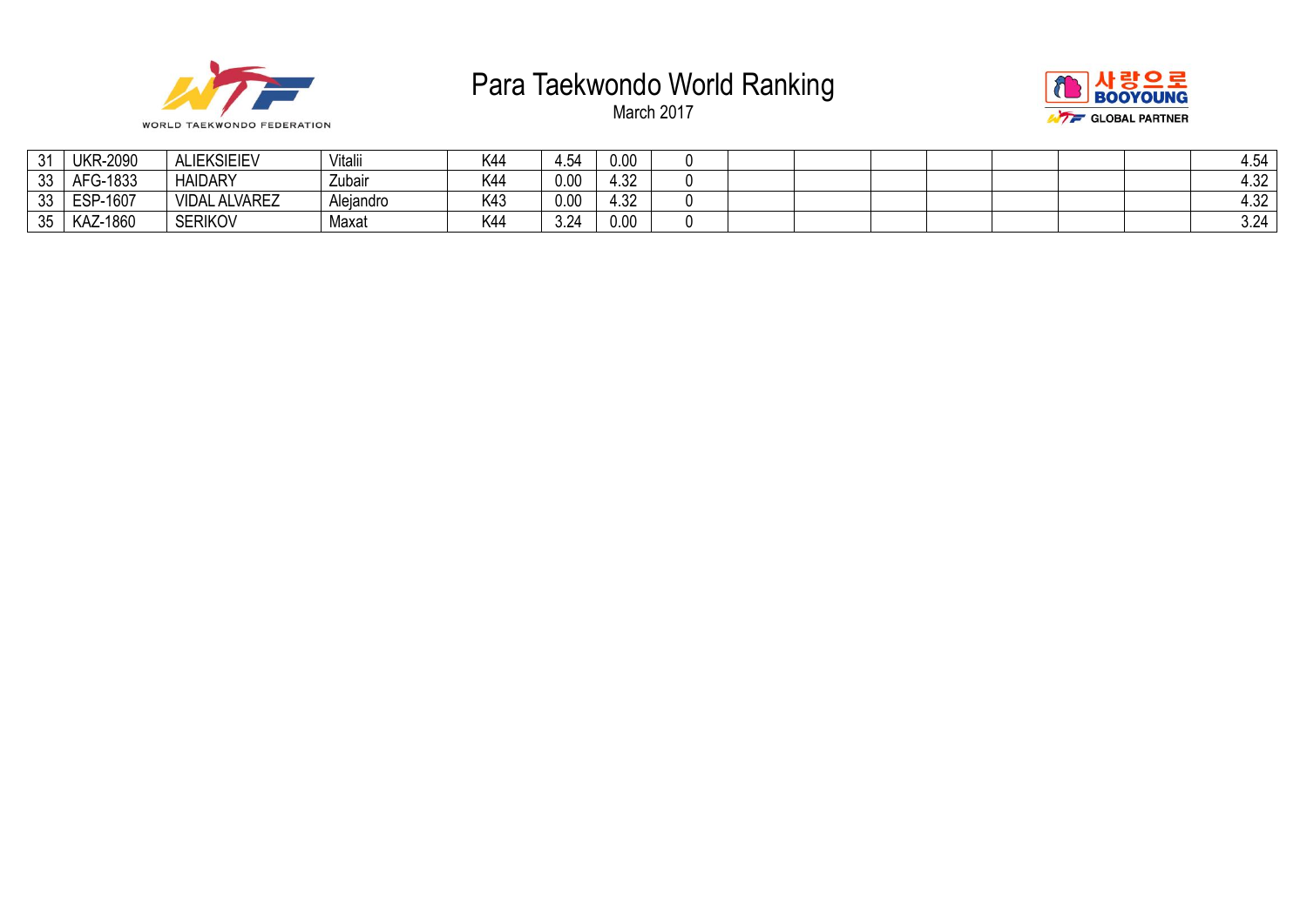



|                 | 40 athletes     |                         |                | Male K44 under 75 kg |        |       |                |        |         |      |        |        |       |             |        |
|-----------------|-----------------|-------------------------|----------------|----------------------|--------|-------|----------------|--------|---------|------|--------|--------|-------|-------------|--------|
| No              | <b>GAL</b>      | <b>Family Name</b>      | Name           | <b>Sport Class</b>   | 2015   | 2016  | <b>US Open</b> | Africa | Oceania | Asia | Pan Am | Europe | World | <b>IWAS</b> | Total  |
|                 | <b>IRI-1576</b> | POURRAHNAMAAHMAD        | Mahdi          | K44                  | 120.00 | 52.00 | $\mathbf 0$    |        |         |      |        |        |       |             | 172.00 |
| $\overline{2}$  | <b>RUS-1878</b> | <b>NAZARENKO</b>        | Vitalii        | K44                  | 44.14  | 20.64 | 0              |        |         |      |        |        |       |             | 64.78  |
| $\mathfrak{Z}$  | GER-3436        | <b>CELIK</b>            | Hasim          | K44                  | 53.76  | 6.05  | $\pmb{0}$      |        |         |      |        |        |       |             | 59.81  |
| 4               | <b>TUR-2001</b> | <b>CELIK</b>            | Fatih          | <b>K44</b>           | 46.80  | 8.64  | $\overline{0}$ |        |         |      |        |        |       |             | 55.44  |
| $\overline{5}$  | <b>USA-5488</b> | <b>SABATES</b>          | Felix          | K44                  | 0.00   | 37.22 | 10.00          |        |         |      |        |        |       |             | 47.22  |
| 6               | AZE-1730        | <b>ABUZARLI</b>         | Abulfaz        | K44                  | 28.08  | 14.40 | 0              |        |         |      |        |        |       |             | 42.48  |
|                 | <b>MAR-1738</b> | <b>AATIF</b>            | Mohammed       | K44                  | 12.96  | 28.32 | $\overline{0}$ |        |         |      |        |        |       |             | 41.28  |
| 8               | <b>CRC-1718</b> | <b>MOLINA</b>           | Andres         | K44                  | 0.00   | 40.00 | $\mathbf 0$    |        |         |      |        |        |       |             | 40.00  |
| 8               | <b>RUS-1592</b> | <b>ISALDIBIROV</b>      | Magomedzagir   | K44                  | 0.00   | 40.00 | $\pmb{0}$      |        |         |      |        |        |       |             | 40.00  |
| 10              | <b>RUS-1634</b> | <b>CHEPURENKOV</b>      | <b>Boris</b>   | K44                  | 22.04  | 13.25 | 0              |        |         |      |        |        |       |             | 35.29  |
| 11              | <b>RUS-1879</b> | <b>KUPEEV</b>           | Georgii        | K44                  | 34.56  | 0.00  | $\overline{0}$ |        |         |      |        |        |       |             | 34.56  |
| 12              | ESP-1609        | AMADO GARAGARZA         | Gabriel        | K44                  | 15.56  | 13.25 | $\mathbf 0$    |        |         |      |        |        |       |             | 28.81  |
| 13              | <b>UAE-1700</b> | <b>ALMAHRI</b>          | Ali Mohammed   | K44                  | 27.08  | 0.00  | $\overline{0}$ |        |         |      |        |        |       |             | 27.08  |
| 13              | <b>TUR-1994</b> | <b>TOKDOGAN</b>         | Yasin          | <b>K44</b>           | 27.08  | 0.00  | $\mathbf 0$    |        |         |      |        |        |       |             | 27.08  |
| 15              | <b>RUS-3192</b> | <b>AMAROV</b>           | Makhdi         | K44                  | 23.98  | 0.00  | $\mathbf 0$    |        |         |      |        |        |       |             | 23.98  |
| 16              | <b>MAR-1745</b> | <b>ZOUINE</b>           | Azeddine       | <b>K44</b>           | 9.08   | 14.40 | $\overline{0}$ |        |         |      |        |        |       |             | 23.48  |
| 17              | <b>RUS-4255</b> | <b>FEOFANOV</b>         | Vladimir       | K44                  | 0.00   | 21.60 | $\overline{0}$ |        |         |      |        |        |       |             | 21.60  |
| 18              | IRI-12547       | AZIZIAGHDAM             | Asghar         | K44                  | 0.00   | 20.00 | $\pmb{0}$      |        |         |      |        |        |       |             | 20.00  |
| 19              | <b>FRA-2130</b> | <b>GAOUZI</b>           | Anouar         | K44                  | 6.35   | 11.70 | $\overline{0}$ |        |         |      |        |        |       |             | 19.55  |
| 20              | KAZ-1860        | <b>SERIKOV</b>          | Maxat          | K44                  | 15.56  | 0.00  | $\mathbf 0$    |        |         |      |        |        |       |             | 15.56  |
| 21              | MEX-132398      | <b>BUITIAN SANTIAGO</b> | Angel de Jesus | K44                  | 0.00   | 14.40 | $\mathbf 0$    |        |         |      |        |        |       |             | 14.40  |
| $\overline{22}$ | <b>USA-1505</b> | <b>ESPINOSA</b>         | Daniel         | K42                  | 0.00   | 7.50  | 6.00           |        |         |      |        |        |       |             | 13.50  |
| 23              | <b>NEP-1579</b> | <b>KUNWAR</b>           | Chinta Bahadur | K44                  | 12.83  | 0.00  | $\mathbf 0$    |        |         |      |        |        |       |             | 12.83  |
| $\overline{24}$ | <b>NEP-1554</b> | <b>SHAKYA</b>           | Arun           | K44                  | 10.80  | 0.00  | $\overline{0}$ |        |         |      |        |        |       |             | 10.80  |
| $\overline{24}$ | <b>IRI-1577</b> | <b>JAFARZADEH</b>       | Mahmoud        | K42                  | 10.80  | 0.00  | $\mathbf 0$    |        |         |      |        |        |       |             | 10.80  |
| $\overline{26}$ | KAZ-1809        | <b>ZHUMAY</b>           | Bekzhan        | <b>K44</b>           | 9.08   | 0.00  | $\pmb{0}$      |        |         |      |        |        |       |             | 9.08   |
| 26              | <b>NIG-1538</b> | <b>OUMAROU GOUZAE</b>   | Ismael         | K44                  | 9.08   | 0.00  | $\mathbf 0$    |        |         |      |        |        |       |             | 9.08   |
| 28              | <b>RUS-3218</b> | <b>IAKHIAEV</b>         | <b>Bilal</b>   | <b>K44</b>           | 4.54   | 4.32  | $\mathbf 0$    |        |         |      |        |        |       |             | 8.86   |
| 29              | <b>IND-1830</b> |                         | Vishal         | K44                  | 0.00   | 8.64  | 0              |        |         |      |        |        |       |             | 8.64   |
| $\overline{29}$ | <b>IND-1835</b> | <b>TIRKEY</b>           | Naresh Kumar   | K44                  | 0.00   | 8.64  | 0              |        |         |      |        |        |       |             | 8.64   |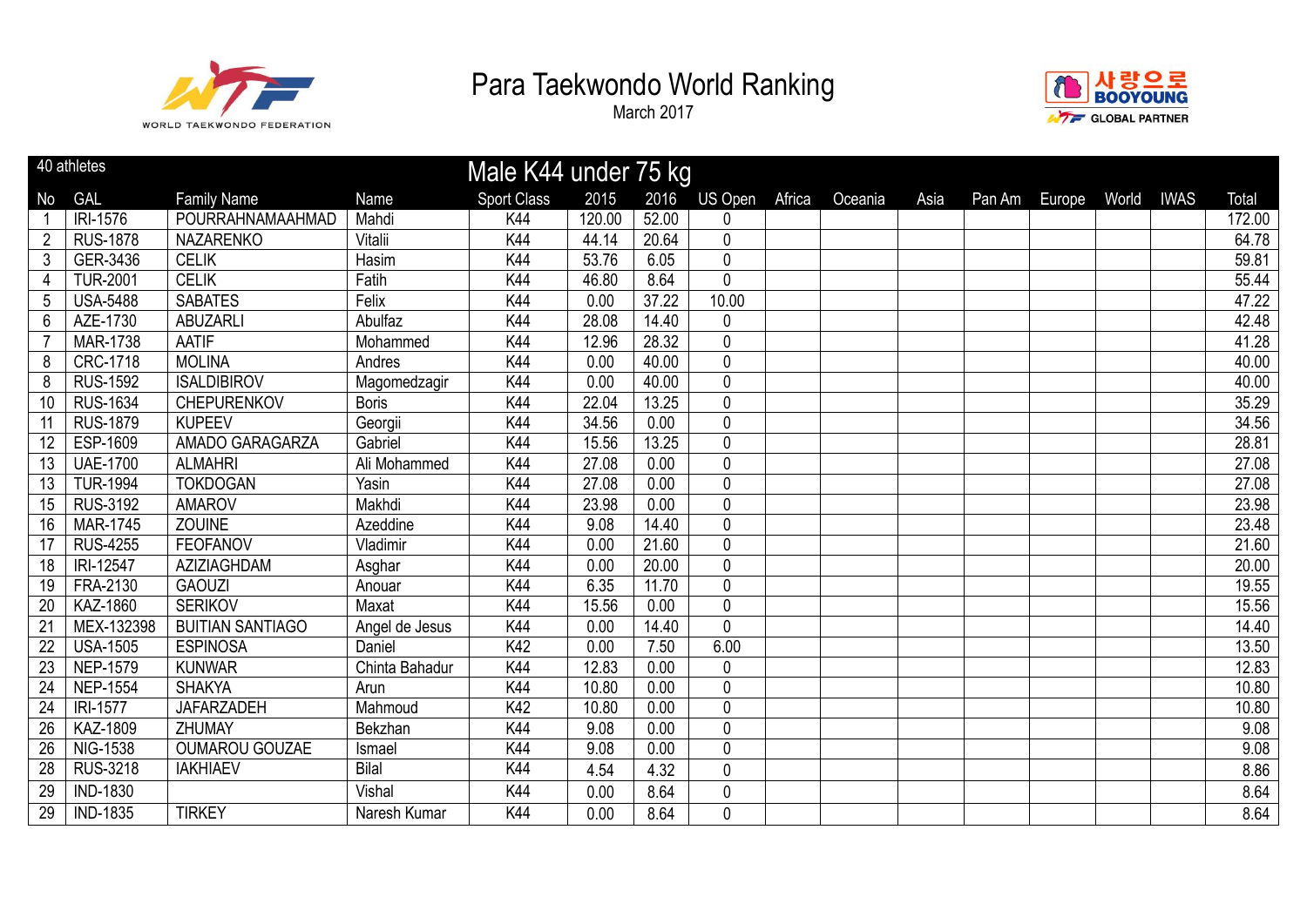





| 29 | <b>KOR-4250</b> | <b>CHOI</b>            | Jae-Sik      | K44 | 0.00 | 8.64 | υ    |  |  |  | 8.64 |
|----|-----------------|------------------------|--------------|-----|------|------|------|--|--|--|------|
| 29 | EGY-2693        | <b>EMARA</b>           | Mohamed      | K44 | 0.00 | 8.64 | 0    |  |  |  | 8.64 |
| 29 | PER-1844        | <b>RENTERIA CERNA</b>  | Shirov       | K44 | 0.00 | 8.64 | 0    |  |  |  | 8.64 |
| 29 | GRE-2445        | <b>PANAGIOTOPOULOS</b> | Vasileios    | K44 | 0.00 | 8.64 | 0    |  |  |  | 8.64 |
| 35 | <b>NEP-1552</b> | <b>ADHIKARI</b>        | Hiramani     | K44 | 6.48 | 0.00 | 0    |  |  |  | 6.48 |
| 35 | <b>UKR-2174</b> | <b>VEDMEDENKO</b>      | Roman        | K44 | 6.48 | 0.00 | 0    |  |  |  | 6.48 |
| 37 | PHI-1775        | <b>GANAPIN</b>         | Allain Keanu | K44 | 0.00 | 6.05 | 0    |  |  |  | 6.05 |
| 37 | SRB-2851        | <b>MILJKOVIC</b>       | Nemanja      | K44 | 0.00 | 6.05 | 0    |  |  |  | 6.05 |
| 37 | <b>POL-2044</b> | <b>MAKULEC</b>         | Juliusz      | K44 | 0.00 | 6.05 | 0    |  |  |  | 6.05 |
| 40 | <b>USA-8000</b> | <b>METZ</b>            | David        | K44 | 0.00 | 0.00 | 3.60 |  |  |  | 3.60 |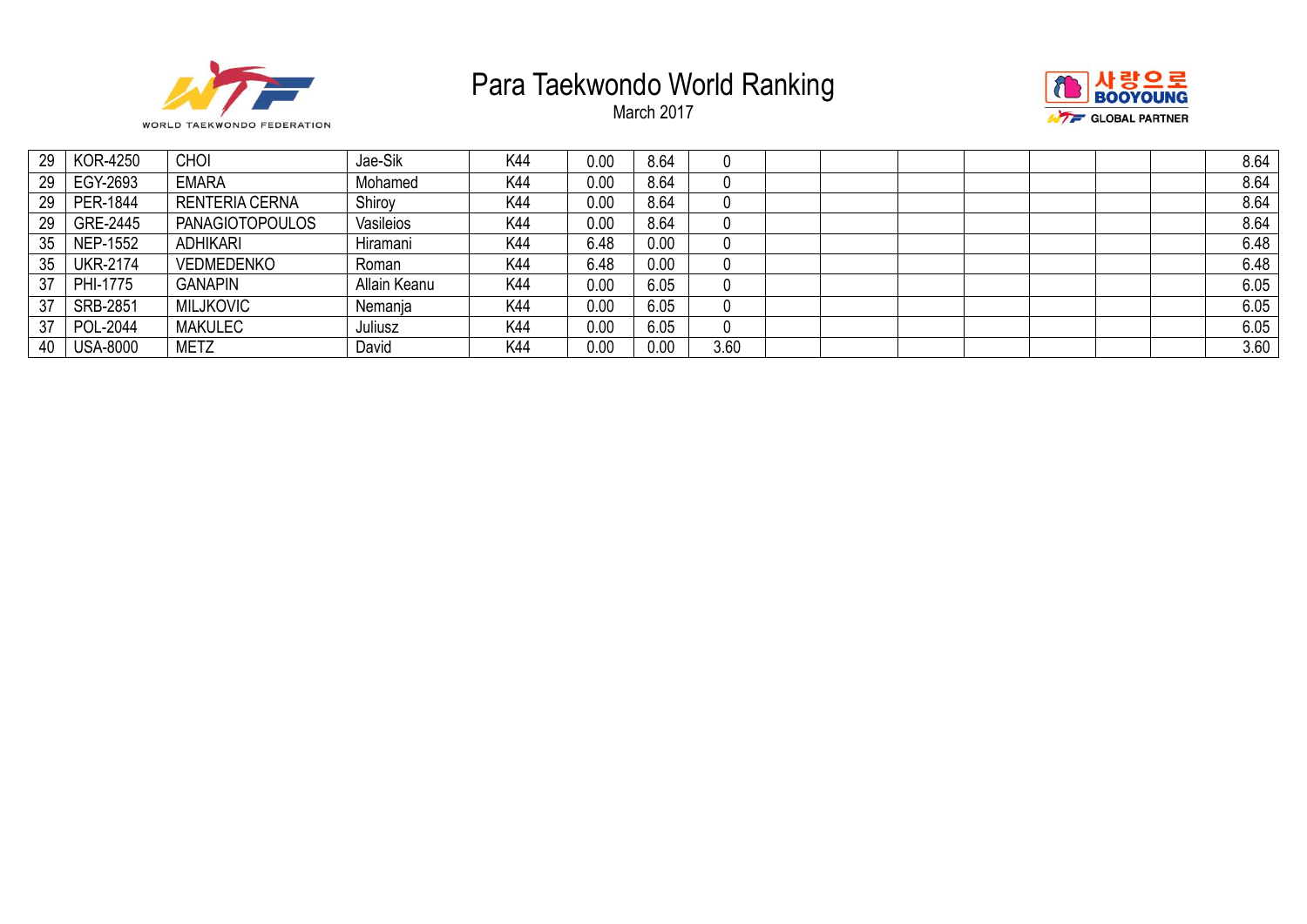



|                 | 38 athletes<br>Male K44 over 75 kg |                        |            |                    |       |       |                |        |         |      |        |        |       |             |        |
|-----------------|------------------------------------|------------------------|------------|--------------------|-------|-------|----------------|--------|---------|------|--------|--------|-------|-------------|--------|
| No.             | <b>GAL</b>                         | <b>Family Name</b>     | Name       | <b>Sport Class</b> | 2015  | 2016  | US Open        | Africa | Oceania | Asia | Pan Am | Europe | World | <b>IWAS</b> | Total  |
|                 | CRO-2030                           | <b>MIKULIC</b>         | Ivan       | K44                | 84.48 | 40.00 | 0              |        |         |      |        |        |       |             | 124.48 |
| $\overline{2}$  | IRI-12547                          | <b>AZIZIAGHDAM</b>     | Asghar     | K44                | 81.60 | 14.40 | $\overline{0}$ |        |         |      |        |        |       |             | 96.00  |
| 3               | <b>USA-2677</b>                    | <b>STACEY</b>          | Corbin     | K44                | 32.36 | 63.22 | $\overline{0}$ |        |         |      |        |        |       |             | 95.58  |
| $\overline{4}$  | <b>RUS-1598</b>                    | <b>ATAEV</b>           | Zainutdin  | K44                | 46.80 | 44.00 | $\overline{0}$ |        |         |      |        |        |       |             | 90.80  |
| 5               | <b>USA-5686</b>                    | <b>MEDELL</b>          | Evan       | K44                | 21.96 | 36.60 | 10.00          |        |         |      |        |        |       |             | 68.56  |
| $6\phantom{1}6$ | MEX-7333                           | <b>PEDROZA</b>         | Francisco  | K44                | 0.00  | 40.00 | 3.60           |        |         |      |        |        |       |             | 43.60  |
| $\overline{7}$  | <b>UZB-1689</b>                    | OBIDJONOV              | Sarvarjon  | K44                | 22.04 | 20.16 | $\pmb{0}$      |        |         |      |        |        |       |             | 42.20  |
| 8               | AZE-1736                           | <b>ADISHIRINOV</b>     | Vugar      | K44                | 32.40 | 8.64  | $\overline{0}$ |        |         |      |        |        |       |             | 41.04  |
| 9               | <b>RUS-2325</b>                    | <b>LAVROV</b>          | Alexander  | K44                | 30.24 | 10.37 | 0              |        |         |      |        |        |       |             | 40.61  |
| 10              | IRI-12161                          | <b>ABDI SARTANG</b>    | Mohsen     | K44                | 0.00  | 36.00 | 0              |        |         |      |        |        |       |             | 36.00  |
| 11              | AUS-1583                           | <b>CURRIE</b>          | Steven     | K42                | 30.00 | 0.00  | $\overline{0}$ |        |         |      |        |        |       |             | 30.00  |
| 11              | <b>RUS-1597</b>                    | <b>MAGOMEDOV</b>       | Magomed    | K44                | 30.00 | 0.00  | $\overline{0}$ |        |         |      |        |        |       |             | 30.00  |
| 13              | <b>RUS-3683</b>                    | <b>DZHUPANOV</b>       | Murat      | K44                | 23.98 | 0.00  | $\overline{0}$ |        |         |      |        |        |       |             | 23.98  |
| 14              | <b>FRA-2083</b>                    | <b>BAGARRE</b>         | Cédric     | K44                | 15.56 | 6.05  | $\overline{0}$ |        |         |      |        |        |       |             | 21.61  |
| 15              | GER-3436                           | <b>CELIK</b>           | Hasim      | K44                | 0.00  | 20.00 | $\mathbf 0$    |        |         |      |        |        |       |             | 20.00  |
| 16              | POL-1746                           | <b>PAWLAK</b>          | Michal     | K44                | 18.00 | 0.00  | $\mathbf 0$    |        |         |      |        |        |       |             | 18.00  |
| 17              | <b>MGL-1518</b>                    | <b>GANKHUU</b>         | Ankhbayar  | K44                | 17.28 | 0.00  | $\overline{0}$ |        |         |      |        |        |       |             | 17.28  |
| 18              | <b>TUR-1624</b>                    | <b>KAYAN</b>           | Bayram     | K44                | 13.61 | 0.00  | 0              |        |         |      |        |        |       |             | 13.61  |
| 19              | <b>TUR-1994</b>                    | <b>TOKDOGAN</b>        | Yasin      | K44                | 6.48  | 6.05  | 0              |        |         |      |        |        |       |             | 12.53  |
| 19              | <b>UKR-2169</b>                    | <b>MATISUK</b>         | Vitalii    | K44                | 6.48  | 6.05  | $\overline{0}$ |        |         |      |        |        |       |             | 12.53  |
| 21              | POL-1725                           | <b>WIECZOREK</b>       | Pryzemslaw | K41                | 0.00  | 12.00 | $\overline{0}$ |        |         |      |        |        |       |             | 12.00  |
| 22              | <b>KOR-3091</b>                    | <b>LEE</b>             | Myeong-Ho  | K44                | 10.80 | 0.00  | $\overline{0}$ |        |         |      |        |        |       |             | 10.80  |
| 23              | GRE-2445                           | <b>PANAGIOTOPOULOS</b> | Vasileios  | K44                | 9.08  | 0.00  | $\overline{0}$ |        |         |      |        |        |       |             | 9.08   |
| 23              | <b>TUR-3009</b>                    | <b>OZDEMIR</b>         | Recep      | K44                | 9.08  | 0.00  | $\pmb{0}$      |        |         |      |        |        |       |             | 9.08   |
| 25              | <b>KAZ-1860</b>                    | <b>SERIKOV</b>         | Maxat      | K44                | 0.00  | 8.64  | $\overline{0}$ |        |         |      |        |        |       |             | 8.64   |
| 25              | <b>IND-1824</b>                    | <b>SINGH</b>           | Raj Bal    | K44                | 0.00  | 8.64  | $\overline{0}$ |        |         |      |        |        |       |             | 8.64   |
| 25              | CRO-3998                           | <b>MILANOVIC</b>       | Pere       | K44                | 0.00  | 8.64  | $\overline{0}$ |        |         |      |        |        |       |             | 8.64   |
| 25              | <b>FRA-2808</b>                    | <b>AGOURAM</b>         | Amer       | K44                | 0.00  | 8.64  | 0              |        |         |      |        |        |       |             | 8.64   |
| 29              | IRI-15531                          | <b>NARIMANI</b>        | Ahmad      | K42                | 0.00  | 7.20  | 0              |        |         |      |        |        |       |             | 7.20   |
| 30              | MGL-1563                           | <b>ALYEKSANDR</b>      | Nyamganid  | K44                | 6.48  | 0.00  | $\pmb{0}$      |        |         |      |        |        |       |             | 6.48   |
| 30              | MDA-1615                           | <b>STRATENCO</b>       | Grigore    | K44                | 6.48  | 0.00  | $\overline{0}$ |        |         |      |        |        |       |             | 6.48   |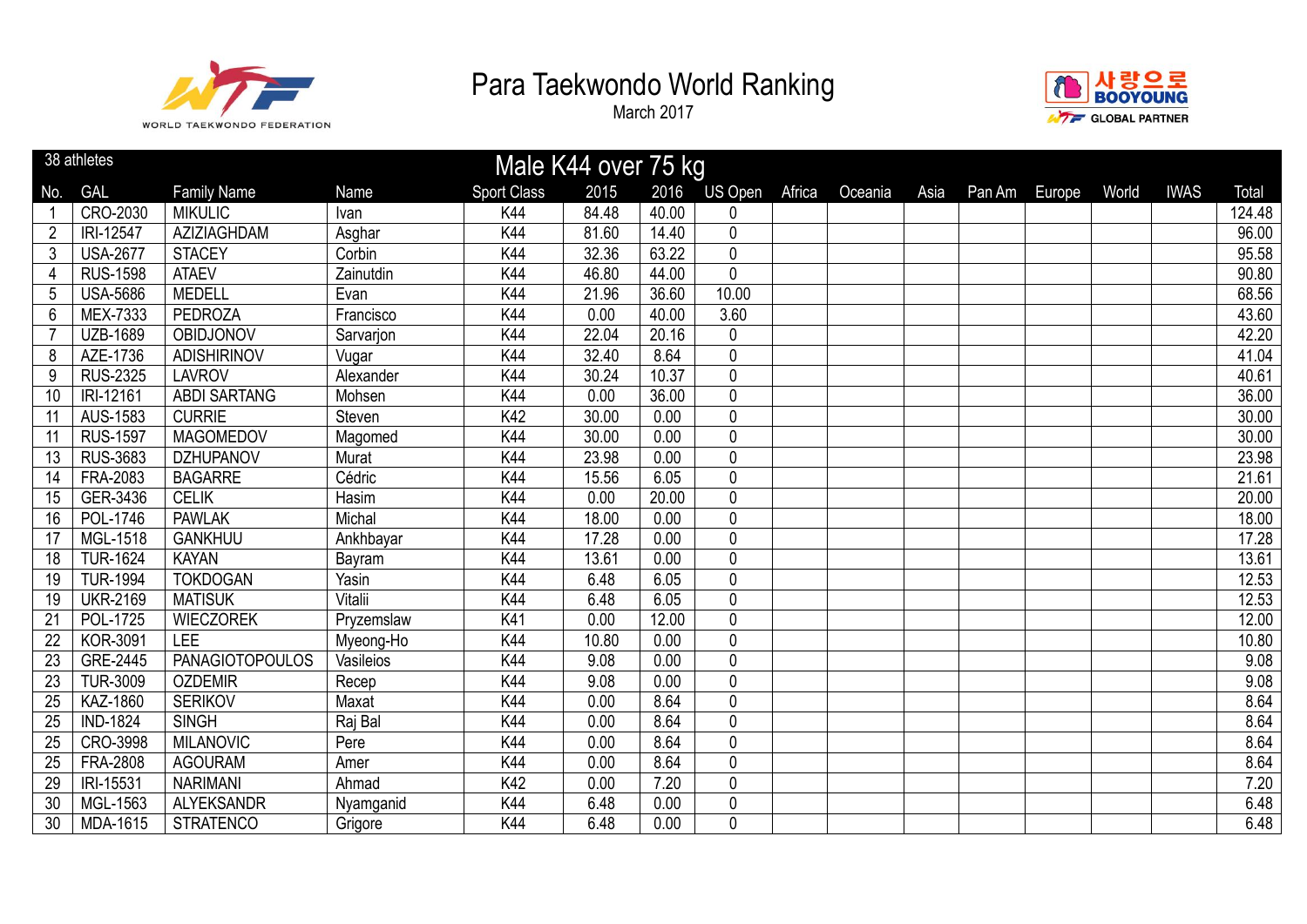





| 32 | KOR-4253        | <b>KIM</b>       | Mvung-hwan | K44 | 0.00 | 6.05 | U    |  |  |  | 6.05 |
|----|-----------------|------------------|------------|-----|------|------|------|--|--|--|------|
| 32 | <b>RUS-3220</b> | <b>RAMAZANOV</b> | Aliskhab   | K44 | 0.00 | 6.05 | 0    |  |  |  | 6.05 |
| 32 | <b>HUN-1636</b> | <b>KISS</b>      | Zoltan     | K44 | 0.00 | 6.05 | U    |  |  |  | 6.05 |
| 35 | <b>USA-9517</b> | <b>SMITH</b>     | Anthony    | K44 | 0.00 | 0.00 | 6.00 |  |  |  | 6.00 |
| 36 | <b>USA-5364</b> | <b>BIRCH</b>     | Johnny     | K44 | 0.00 | 0.00 | 3.60 |  |  |  | 3.60 |
| 37 | KAZ-2949        | <b>DOMBAYEV</b>  | Nurlan     | K43 | 0.00 | 3.02 | 0    |  |  |  | 3.02 |
| 38 | TPE-2549        | CHEN             | Sheng-Ting | K44 | 0.00 | 0.00 | 2.16 |  |  |  | 2.16 |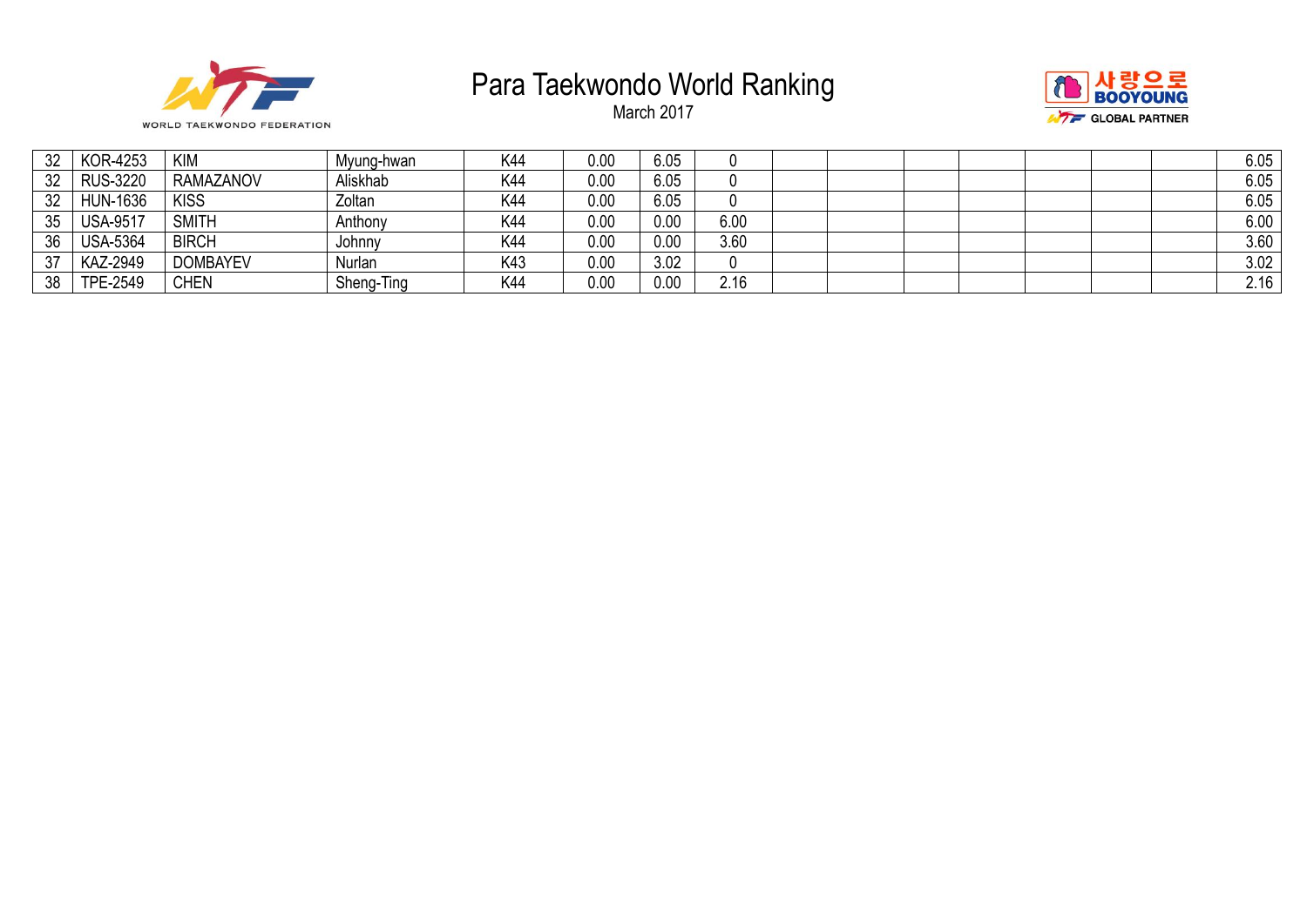

March 2017



|    | 11 athletes     |                      |             | Male K43 under 61 kg |       |       |         |        |         |      |        |        |       |             |        |
|----|-----------------|----------------------|-------------|----------------------|-------|-------|---------|--------|---------|------|--------|--------|-------|-------------|--------|
| No | <b>GAL</b>      | <b>Family Name</b>   | Name        | <b>Sport Class</b>   | 2015  | 2016  | US Open | Africa | Oceania | Asia | Pan Am | Europe | World | <b>IWAS</b> | Total  |
|    | FRA-1579        | <b>KONG</b>          | Bopha       | K43                  | 60.00 | 64.00 | 10.00   |        |         |      |        |        |       |             | 134.00 |
|    | ESP-1607        | <b>VIDAL ALVAREZ</b> | Alejandro   | K43                  | 51.60 | 60.00 | 0       |        |         |      |        |        |       |             | 111.60 |
|    | AZE-1920        | <b>ABBASOV</b>       | Namig       | K43                  | 69.60 | 14.40 | 0       |        |         |      |        |        |       |             | 84.00  |
|    | GUA-1532        | MEJÍA                | Gersson     | K43                  | 36.00 | 24.00 | 0       |        |         |      |        |        |       |             | 60.00  |
|    | MGL-1516        | <b>TSERENDOLGOR</b>  | Davaachuluu | K43                  | 18.00 | 24.00 | 0       |        |         |      |        |        |       |             | 42.00  |
| 6. | CAN-8464        | CAPPELLO             | Anthony     | K43                  | 5.00  | 29.10 | 6.00    |        |         |      |        |        |       |             | 40.10  |
|    | <b>VEN-1605</b> | <b>FIGUEROA</b>      | Orlando     | K43                  | 12.96 | 14.40 | 0       |        |         |      |        |        |       |             | 27.36  |
| 8  | <b>TUR-3010</b> | <b>YALT</b>          | Osman       | K43                  | 12.96 | 0.00  | 0       |        |         |      |        |        |       |             | 12.96  |
| 9  | COL-1668        | AGUDELO              | Jhon.       | K43                  | 0.00  | 8.64  | 0       |        |         |      |        |        |       |             | 8.64   |
| 9  | <b>BRA-2004</b> | <b>ALMEIDA</b>       | Lucas       | K42                  | 0.00  | 8.64  | 0       |        |         |      |        |        |       |             | 8,64   |
| 9  | <b>RUS-4942</b> | <b>OMAROV</b>        | Kadibagama  | K43                  | 0.00  | 8.64  | 0       |        |         |      |        |        |       |             | 8.64   |

|    | 6 athletes                      |                       |              | Male K43 under 75 kg |                  |                          |          |               |               |      |        |        |       |             |        |
|----|---------------------------------|-----------------------|--------------|----------------------|------------------|--------------------------|----------|---------------|---------------|------|--------|--------|-------|-------------|--------|
| No | <b>GAL</b>                      | <b>Family Name</b>    | Name         | <b>Sport Class</b>   | 2015             | 2016                     | US Open  | Africa        | Oceania       | Asia | Pan Am | Europe | World | <b>IWAS</b> | Total  |
|    | <b>UKR-2036</b>                 | <b>SHVETS</b>         | Anton        | K43                  | 70.80            | 52.00                    |          |               |               |      |        |        |       |             | 122.80 |
| 2  | AZE-1991                        | <b>MIRZAYEV</b>       | Khazar       | K43                  | 36.00            | 24.00                    | 0        |               |               |      |        |        |       |             | 60.00  |
|    | <b>TUR-1998</b>                 | <b>GOKBABA</b>        | Yasar Sami   | K42*                 | 30.00            | 0.00                     | 0        |               |               |      |        |        |       |             | 30.00  |
|    | <b>IRI-1577</b>                 | <b>JAFARZADEH</b>     | Mahmoud      | K42                  | 0.00             | 20.00                    | 0        |               |               |      |        |        |       |             | 20.00  |
|    | MAR-2648                        | <b>ISMAILI ALAOUI</b> | Rachid       | K43                  | 0.00             | 14.40                    | 0        |               |               |      |        |        |       |             | 14.40  |
|    | <b>TUR-3010</b><br>. <i>. .</i> | YALT                  | Osman<br>(1) | K43<br>$\sim$        | 0.00<br>$\cdots$ | 14.40<br>2.1.14777111177 | 0<br>$-$ | $\sim$ $\sim$ | $\sim$ $\sim$ |      |        |        |       |             | 14.40  |

\* Athlete Mr. Yasar Sami Gokbaba (TUR-1998) received was re-classified as K42 during 6th WTF World Para Taekwondo Championships and will compete in K42 in future events.

|    | athlete    |                         |        | Male K43 over      |      | 75 kg |         |        |         |      |        |        |       |             |              |
|----|------------|-------------------------|--------|--------------------|------|-------|---------|--------|---------|------|--------|--------|-------|-------------|--------------|
| No | <b>GAL</b> | illy Name<br><b>Fam</b> | Name   | <b>Sport Class</b> | 2015 | 2016  | US Open | Africa | Oceania | Asia | Pan Am | Europe | World | <b>IWAS</b> | <b>Total</b> |
|    | KAZ-2949   | <b>DOMBAYEV</b>         | Nurlan | K4:                | 0.00 | 20.00 |         |        |         |      |        |        |       |             | 20.00        |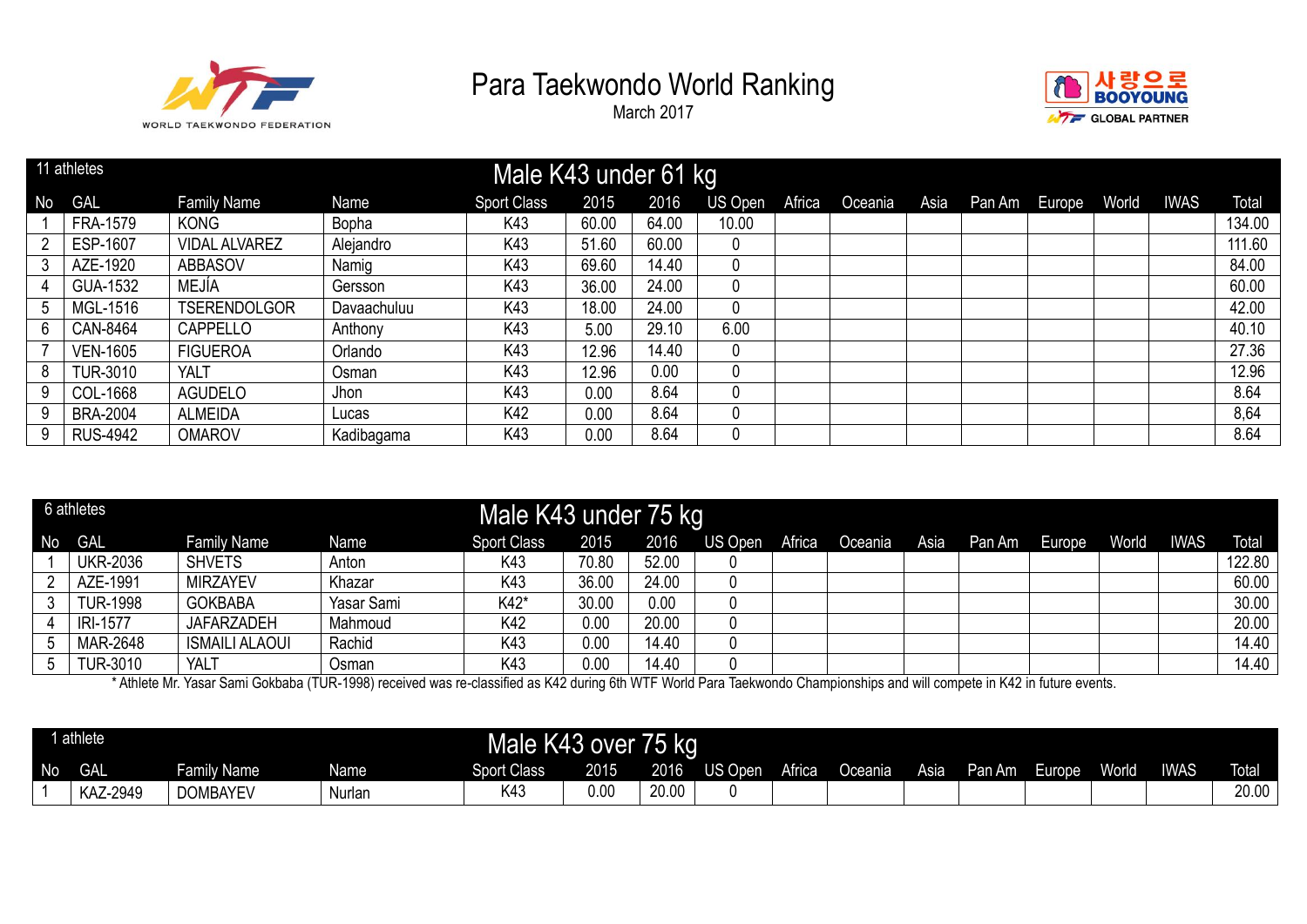

March 2017



|                | 20 athletes     |                      |                |                    |       |       | Male K42 under 61 kg |        |         |      |               |       |             |        |
|----------------|-----------------|----------------------|----------------|--------------------|-------|-------|----------------------|--------|---------|------|---------------|-------|-------------|--------|
| No             | <b>GAL</b>      | <b>Family Name</b>   | <b>Name</b>    | <b>Sport Class</b> | 2015  | 2016  | US Open              | Africa | Oceania | Asia | Pan Am Europe | World | <b>IWAS</b> | Total  |
|                | IRI-15529       | SADEGHIANPOUR        | Saeid          | K42                | 78.00 | 72.00 | 0                    |        |         |      |               |       |             | 150.00 |
| $\overline{2}$ | <b>TUR-2003</b> | <b>SARAC</b>         | Mehmet Sami    | K42                | 81.60 | 40.00 | 0                    |        |         |      |               |       |             | 121.60 |
| 3              | MGL-1551        | <b>BATBAYAR</b>      | Shinebayar     | K42                | 76.80 | 44.00 | 0                    |        |         |      |               |       |             | 120.80 |
| 4              | <b>RUS-3667</b> | <b>ALIFIRENKO</b>    | Evgenii        | K42                | 50.40 | 21.60 | 0                    |        |         |      |               |       |             | 72.00  |
| 5              | UZB-1630        | <b>MUHTOROV</b>      | Sanjarbek      | K42                | 30.24 | 20.64 | 0                    |        |         |      |               |       |             | 50.88  |
| 6              | <b>BRA-2004</b> | <b>ALMEIDA</b>       | Lucas          | K42                | 0.00  | 40.00 | 0                    |        |         |      |               |       |             | 40.00  |
|                | AZE-1737        | <b>HUSEYNOV</b>      | Anar           | K42                | 23.76 | 14.40 | 0                    |        |         |      |               |       |             | 38.16  |
| 8              | <b>RUS-1590</b> | <b>KRICHFALUSHIY</b> | Vladislav      | K41                | 28.80 | 7.20  | 0                    |        |         |      |               |       |             | 36.00  |
| 9              | IRI-15531       | <b>NARIMANI</b>      | Ahmad          | K42                | 23.76 | 0.00  | 0                    |        |         |      |               |       |             | 23.76  |
| 10             | <b>KAZ-1997</b> | ORYNBASSAR           | Magzhan        | K42                | 19.44 | 0.00  | 0                    |        |         |      |               |       |             | 19.44  |
|                | <b>MAR-1600</b> | EL FEDAYNI           | Abdennour      | K41                | 0.00  | 14.40 | 0                    |        |         |      |               |       |             | 14.40  |
|                | NGR-1616        | <b>UKPERA</b>        | Samson Saaondo | K42                | 0.00  | 14.40 | 0                    |        |         |      |               |       |             | 14.40  |
| 13             | <b>MAR-1737</b> | <b>BOUSHABI</b>      | Ridouane       | K42                | 9.075 | 0.00  | 0                    |        |         |      |               |       |             | 9.075  |
| 14             | <b>RUS-4934</b> | <b>ARBAKOV</b>       | Arzhan         | K42                | 0.00  | 8.64  | 0                    |        |         |      |               |       |             | 8.64   |
| 14             | MDA-1730        | <b>CATARAGA</b>      | Petru          | K42                | 0.00  | 8.64  | 0                    |        |         |      |               |       |             | 8.64   |
| 14             | AUT-1902*       | HASSANZADA           | Hadi           | K42                | 0.00  | 8.64  | 0                    |        |         |      |               |       |             | 8.64   |
| 17             | JPN-1635        | <b>SUGITA</b>        | Hiroki         | K42                | 6.48  | 0.00  | 0                    |        |         |      |               |       |             | 6.48   |
| 18             | <b>IND-1873</b> | <b>PASWAN</b>        | Ranjan Kumar   | K42                | 0.00  | 4.32  | 0                    |        |         |      |               |       |             | 4.32   |
| 19             | KAZ-1859        | <b>YERZHANOV</b>     | Zhumagali      | K42                | 3.24  | 0.00  | 0                    |        |         |      |               |       |             | 3.24   |
| 20             | <b>IND-1869</b> | <b>PASWAN</b>        | Yamuna Kumar   | K42                | 0.00  | 3.02  | 0                    |        |         |      |               |       |             | 3.02   |

\*Refugee athlete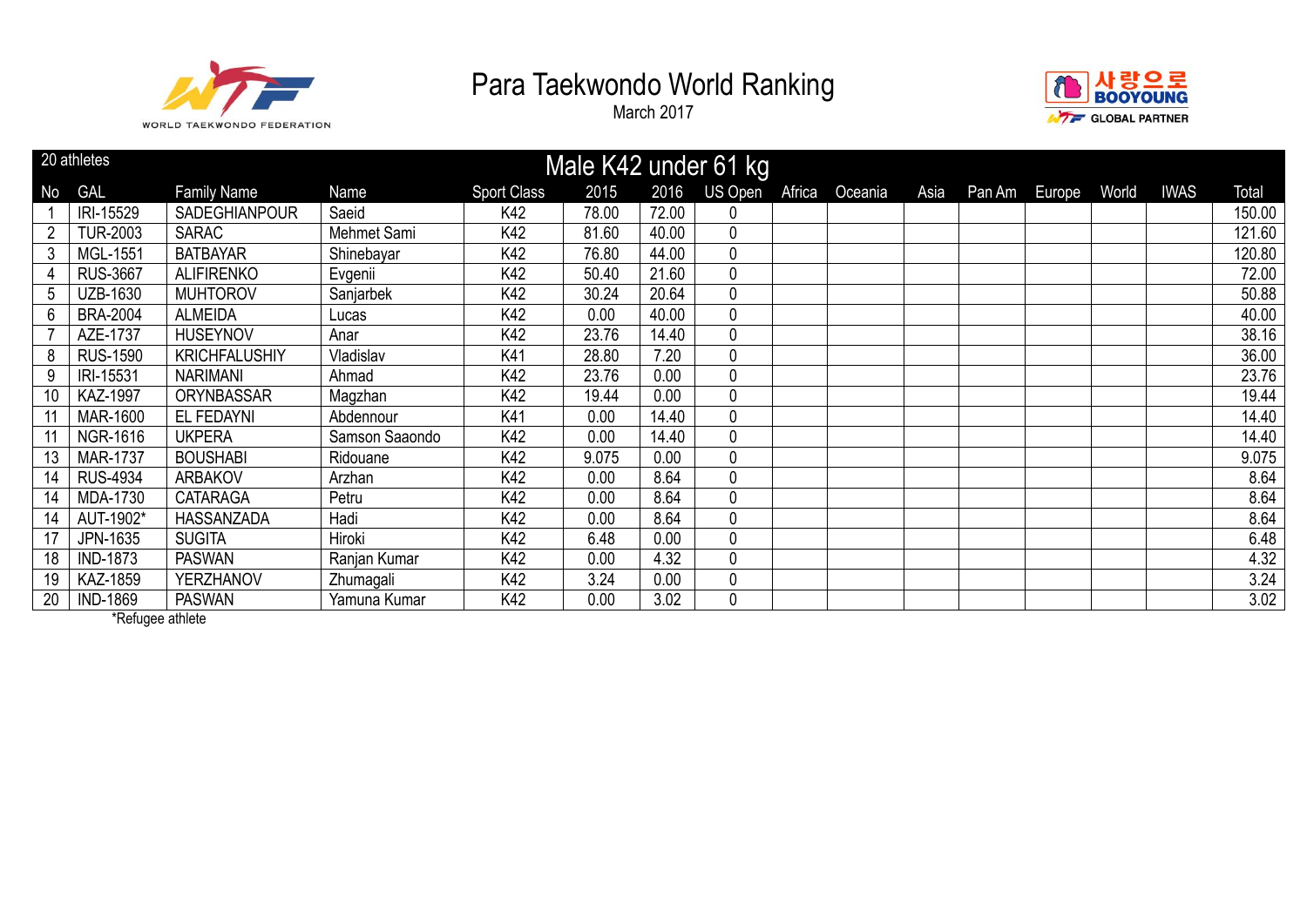



|    | 13 athletes     |                    |               | Male K42 under 75 kg |        |       |                |        |         |      |        |        |       |             |        |
|----|-----------------|--------------------|---------------|----------------------|--------|-------|----------------|--------|---------|------|--------|--------|-------|-------------|--------|
| No | GAL             | <b>Family Name</b> | Name          | <b>Sport Class</b>   | 2015   | 2016  | <b>US Open</b> | Africa | Oceania | Asia | Pan Am | Europe | World | <b>IWAS</b> | Total  |
|    | AZE-1732        | <b>MUSLUMOV</b>    | Nijat         | K42                  | 120.00 | 0     |                |        |         |      |        |        |       |             | 160.00 |
| 2  | <b>IRI-1577</b> | <b>JAFARZADEH</b>  | Mahmoud       | K42                  | 66.00  | 72.00 | 0              |        |         |      |        |        |       |             | 138.00 |
| 3  | <b>RUS-3215</b> | <b>ISTAMULOV</b>   | Lukman-Khakim | K42                  | 41.76  | 26.40 | $\overline{0}$ |        |         |      |        |        |       |             | 68.16  |
|    | POL-1745        | <b>KUBIAK</b>      | Damian        | K42                  | 39.60  | 20.64 | 0              |        |         |      |        |        |       |             | 60.24  |
| 5  | <b>USA-1585</b> | <b>ESPINOSA</b>    | Daniel        | K42                  | 0.00   | 47.50 | 10.00          |        |         |      |        |        |       |             | 57.50  |
| 6  | AUS-1583        | <b>CURRIE</b>      | Steven        | K42                  | 0.00   | 52.00 | 0              |        |         |      |        |        |       |             | 52.00  |
|    | <b>RUS-3170</b> | <b>ALEXANDROV</b>  | Victor        | K41                  | 38.88  | 8.64  | $\overline{0}$ |        |         |      |        |        |       |             | 47.52  |
| 8  | KAZ-1862        | <b>MUKASHEV</b>    | <b>Malik</b>  | K42                  | 18.36  | 18.72 | 0              |        |         |      |        |        |       |             | 37.08  |
| 9  | <b>TUR-2002</b> | <b>SERPICI</b>     | Mehmet Serkan | K42                  | 19.44  | 14.40 | 0              |        |         |      |        |        |       |             | 33.84  |
| 10 | <b>TUR-1998</b> | <b>GOKBABA</b>     | Yasar Sami    | K42                  | 23.76  | 0.00  | 0              |        |         |      |        |        |       |             | 23.76  |
|    | <b>NEP-1583</b> | <b>HANG</b>        | Rohit         | K42                  | 0.00   | 14.40 | 0              |        |         |      |        |        |       |             | 14.40  |
|    | CRC-1543        | <b>FONTANA</b>     | Andres        | K42                  | 0.00   | 14.40 | 0              |        |         |      |        |        |       |             | 14.40  |
| 13 | JPN-1800        | <b>TAKAHASHI</b>   | Kentaro       | K42                  | 0.00   | 4.32  | 0              |        |         |      |        |        |       |             | 4.32   |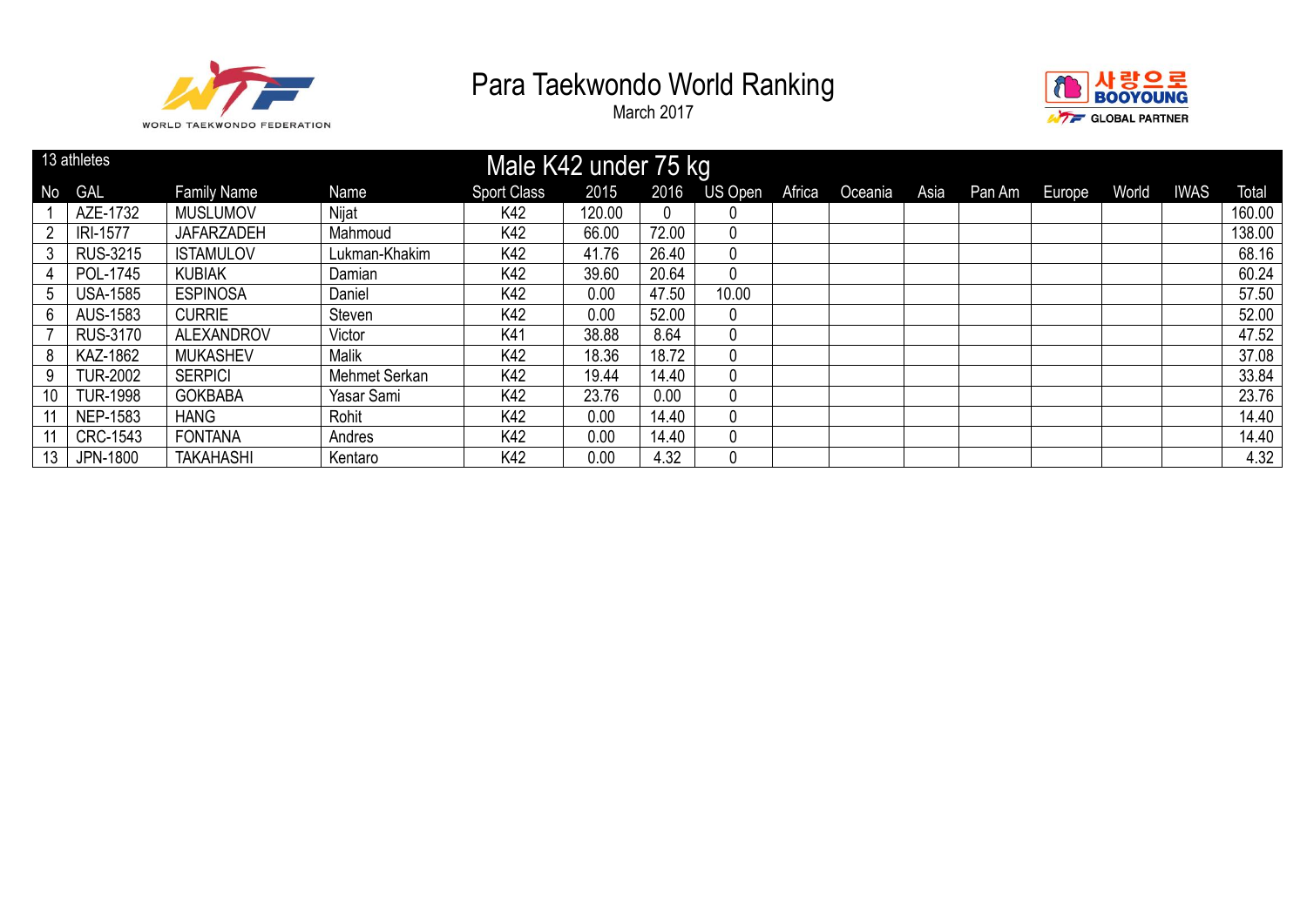



|           | 9 athletes      |                    |            | Male K42 over 75 kg |        |       |         |        |         |      |        |        |       |             |        |
|-----------|-----------------|--------------------|------------|---------------------|--------|-------|---------|--------|---------|------|--------|--------|-------|-------------|--------|
| <b>No</b> | <b>GAL</b>      | <b>Family Name</b> | Name       | <b>Sport Class</b>  | 2015   | 2016  | US Open | Africa | Oceania | Asia | Pan Am | Europe | World | <b>IWAS</b> | Total  |
|           | AZE-1558        | <b>POLISHUK</b>    | Alexandr   | K42                 | 100.80 | 40.00 | 0       |        |         |      |        |        |       |             | 140.80 |
| ົ         | KAZ-1817        | OMIRALI            | Nyshan     | K42                 | 75.00  | 52.00 | 0       |        |         |      |        |        |       |             | 127.00 |
| 3         | IRI-15531       | <b>NARIMANI</b>    | Ahmad      | K42                 | 0.00   | 51.20 | 0       |        |         |      |        |        |       |             | 51.20  |
|           | <b>TUR-2004</b> | <b>YILDIZ</b>      | Ugur       | K42                 | 32.40  | 14.40 | 0       |        |         |      |        |        |       |             | 46.80  |
|           | AUS-1583        | <b>CURRIE</b>      | Steven     | K42                 | 30.00  | 0.00  | 0       |        |         |      |        |        |       |             | 30.00  |
| 6.        | <b>RUS-1594</b> | <b>GAZZAEV</b>     | Spartak    | K41                 | 18.00  | 7.20  | 0       |        |         |      |        |        |       |             | 25.20  |
|           | <b>ISR-1695</b> | <b>CHAGAVA</b>     | Tigran     | K42                 | 21.60  | 0.00  | 0       |        |         |      |        |        |       |             | 21.60  |
| 8         | <b>IRI-1577</b> | <b>JAFARZADEH</b>  | Mahmoud    | K42                 | 10.80  | 0.00  | 0       |        |         |      |        |        |       |             | 10.80  |
| 9         | <b>TUR-1998</b> | <b>GOKBABA</b>     | Yasar Sami | K42                 | 0.00   | 8.64  | 0       |        |         |      |        |        |       |             | 8.64   |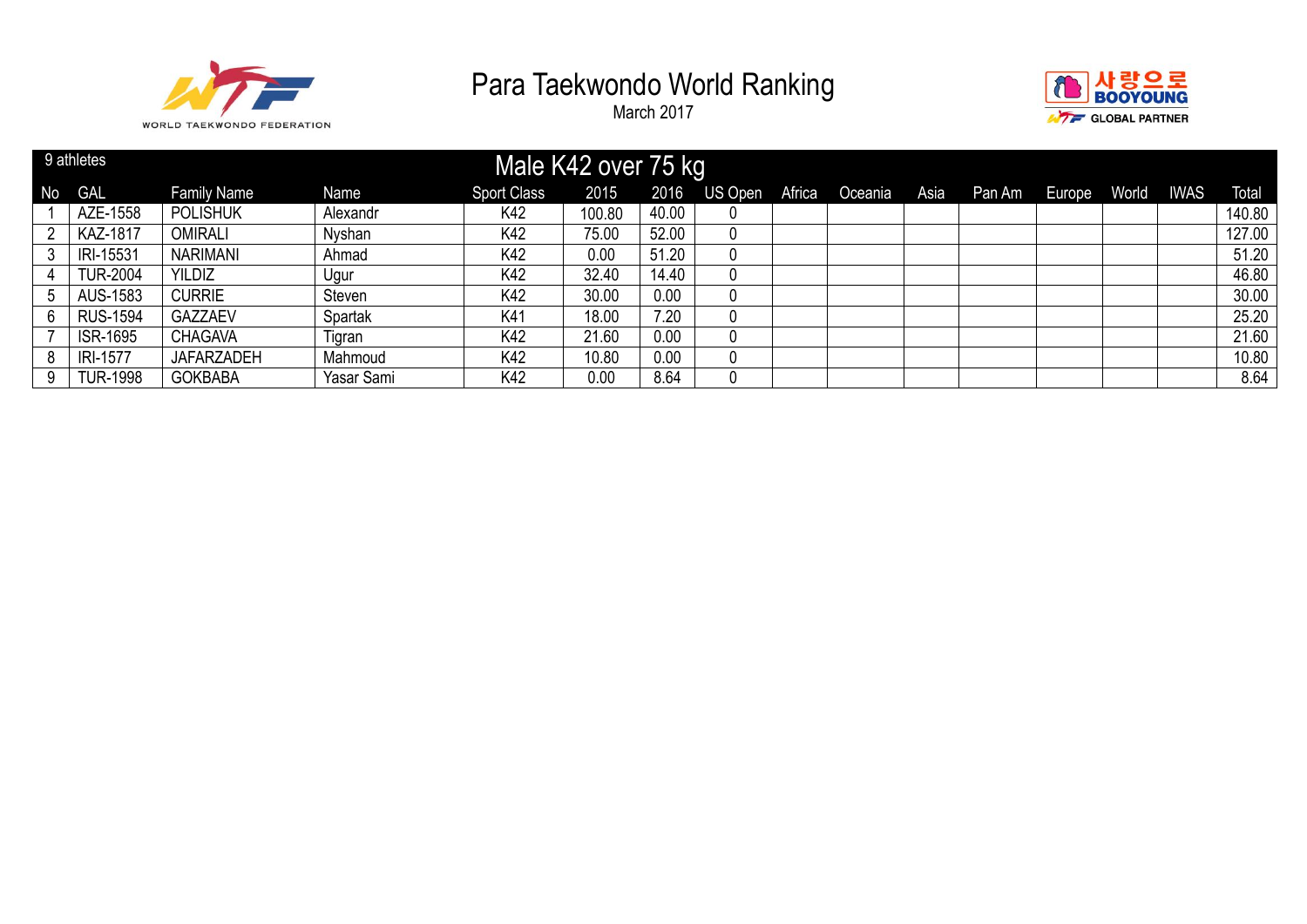



| 5 athletes |                 |                      |           |                    | Male K41 under 61 kg |       |         |        |         |      |        |        |       |             |              |
|------------|-----------------|----------------------|-----------|--------------------|----------------------|-------|---------|--------|---------|------|--------|--------|-------|-------------|--------------|
| No.        | <b>GAL</b>      | Family Name          | Name      | <b>Sport Class</b> | 2015                 | 2016  | US Open | Africa | Oceania | Asia | Pan Am | Europe | World | <b>IWAS</b> | <b>Total</b> |
|            | <b>RUS-1590</b> | <b>KRICHFALUSHIY</b> | Vladislav | K41                | 120.00               | 60.00 |         |        |         |      |        |        |       |             | 180.00       |
|            | MAR-1600        | EL FEDAYNI           | Abdennour | K41                | 36.00                | 40.00 |         |        |         |      |        |        |       |             | 76.00        |
|            | AZE-2171        | <b>IBADOV</b>        | Shahmir   | K41                | 0.00                 | 24.00 |         |        |         |      |        |        |       |             | 24.00        |
|            | <b>HUN-1635</b> | <b>SIMON</b>         | Csaba     | K4 <sup>-</sup>    | 0.00                 | 14.40 |         |        |         |      |        |        |       |             | 14.40        |
|            | SRB-2852        | <b>ADAMOV</b>        | Slavko    | K41                | 0.00                 | 14-40 |         |        |         |      |        |        |       |             | 14.40        |

|     | athlete                                   |                                                |        | Male K41            | under         | I O   | kg                |        |           |      |        |        |              |             |              |
|-----|-------------------------------------------|------------------------------------------------|--------|---------------------|---------------|-------|-------------------|--------|-----------|------|--------|--------|--------------|-------------|--------------|
| No. | GAL                                       | Family Name                                    | Namel  | <b>Sport Class</b>  | 2015<br>כו ט∠ | 2016  | )pen<br><b>טע</b> | Africa | Oceania - | Asia | Pan Am | Europe | <b>World</b> | <b>IWAS</b> | <b>Total</b> |
|     | <sub>، ا</sub> 3-3ا <sup>ו ר</sup><br>171 | <b>_xANDROV</b><br>$\sim$ $\sim$ $\sim$ $\sim$ | Victor | $\langle 4 \rangle$ | 120.0         | 40.00 |                   |        |           |      |        |        |              |             | 160.00       |

|     | 2 athletes      |                    |             |                    | Male K41 over 75 kg |       |         |        |           |      |        |        |       |             |              |
|-----|-----------------|--------------------|-------------|--------------------|---------------------|-------|---------|--------|-----------|------|--------|--------|-------|-------------|--------------|
| No. | <b>GAL</b>      | <b>Family Name</b> | <b>Name</b> | <b>Sport Class</b> | 2015                | 2016  | US Open | Africa | Oceania l | Asia | Pan Am | Europe | World | <b>IWAS</b> | <b>Total</b> |
|     | <b>RUS-1594</b> | <b>GAZZAEV</b>     | Spartak     | K41                | 120.00              | 60.00 |         |        |           |      |        |        |       |             | 180.00       |
|     | POL-1725        | <b>WIECZOREK</b>   | Przemyslaw  | K41                | 54.00               | 44.00 |         |        |           |      |        |        |       |             | 98.00        |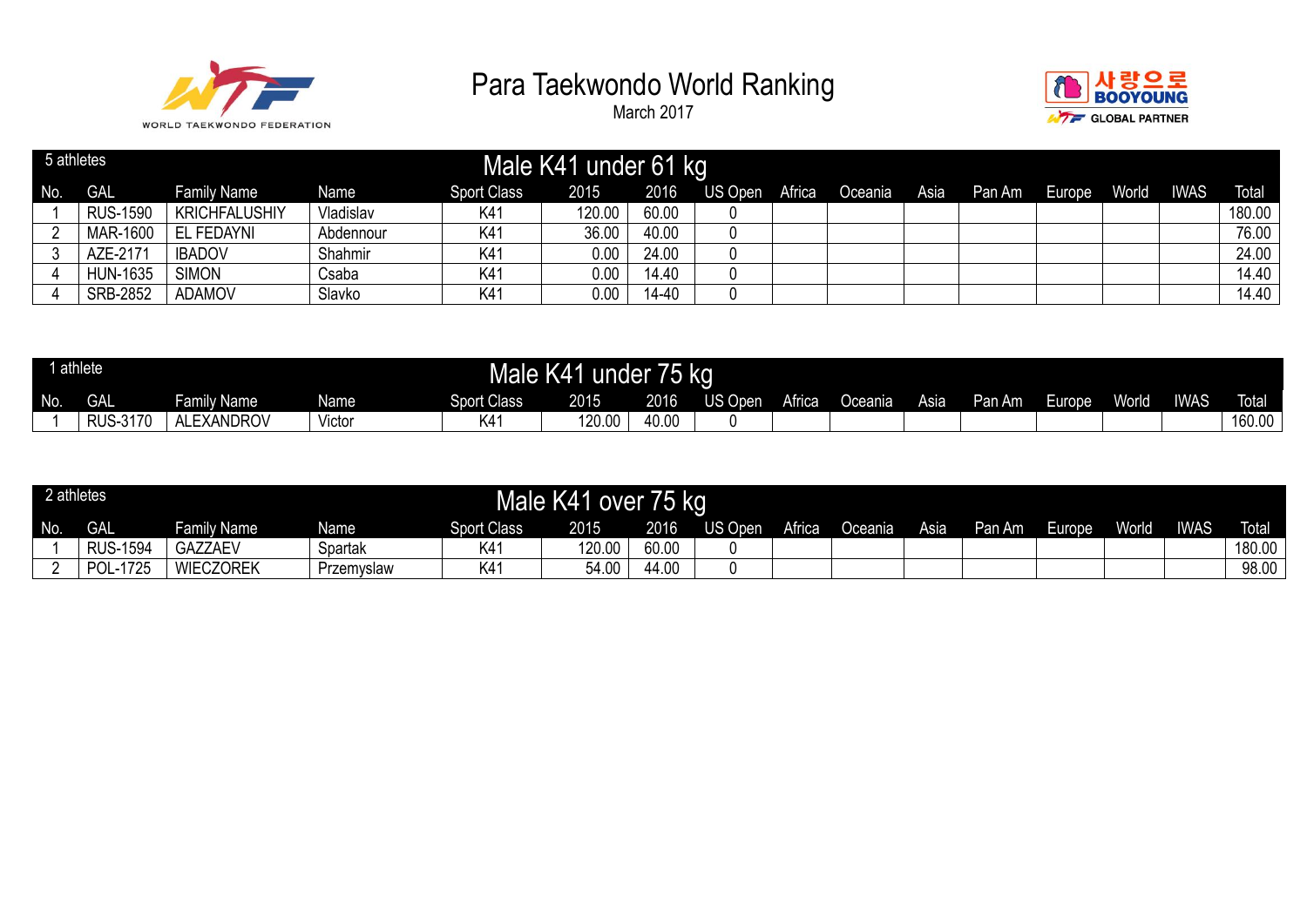



| 12 athletes |                 |                     |            |                    | Female K44 under 49 kg |       |         |               |         |      |        |        |       |             |        |
|-------------|-----------------|---------------------|------------|--------------------|------------------------|-------|---------|---------------|---------|------|--------|--------|-------|-------------|--------|
| No.         | <b>GAL</b>      | <b>Family Name</b>  | Name       | <b>Sport Class</b> | 2015                   | 2016  | US Open | <b>Africa</b> | Oceania | Asia | Pan Am | Europe | World | <b>IWAS</b> | Total  |
|             | <b>TUR-2006</b> | <b>GOR</b>          | Büsra      | K44                | 120.00                 | 40.00 |         |               |         |      |        |        |       |             | 160.00 |
| റ           | AZE-1957        | <b>FATALIYEVA</b>   | Royala     | K44                | 39.60                  | 24.00 |         |               |         |      |        |        |       |             | 63.60  |
| 3           | MGL-1610        | <b>KHURELBAATAR</b> | Enkhtuya   | K44                | 0.00                   | 60.00 |         |               |         |      |        |        |       |             | 60.00  |
|             | MAR-2649        | <b>ES-SABBAR</b>    | Soukaina   | K44                | 0.00                   | 47.20 |         |               |         |      |        |        |       |             | 47.20  |
|             | <b>UKR-2038</b> | <b>MARCHUK</b>      | Viktoriia  | K43                | 46.80                  | 0.00  |         |               |         |      |        |        |       |             | 46.80  |
| b           | MEX-132530      | <b>ROMERO</b>       | Claudia    | K44                | 0.00                   | 40.00 |         |               |         |      |        |        |       |             | 40.00  |
|             | <b>NEP-1577</b> | <b>DHAMI</b>        | Ranjana    | K44                | 10.80                  | 28.32 |         |               |         |      |        |        |       |             | 39.12  |
| 8           | <b>IND-1825</b> |                     | Sonali     | K42                | 0.00                   | 14.40 | 10.00   |               |         |      |        |        |       |             | 24.40  |
| 9           | AUS-104450      | <b>FOURNIE</b>      | Kara       | K44                | 0.00                   | 24.00 |         |               |         |      |        |        |       |             | 24.00  |
| 10          | <b>RUS-3198</b> | <b>MAGOMEDOVA</b>   | Sakinat    | K41                | 18.00                  | 0.00  |         |               |         |      |        |        |       |             | 18.00  |
|             | UZB-1913        | <b>ISAKOVA</b>      | Ziyodakhon | K44                | 0.00                   | 7.20  |         |               |         |      |        |        |       |             | 7.20   |
| 12          | <b>USA-9538</b> | <b>BARR</b>         | Lydia      | K44                | 0.00                   | 0.00  | 6.00    |               |         |      |        |        |       |             | 6.00   |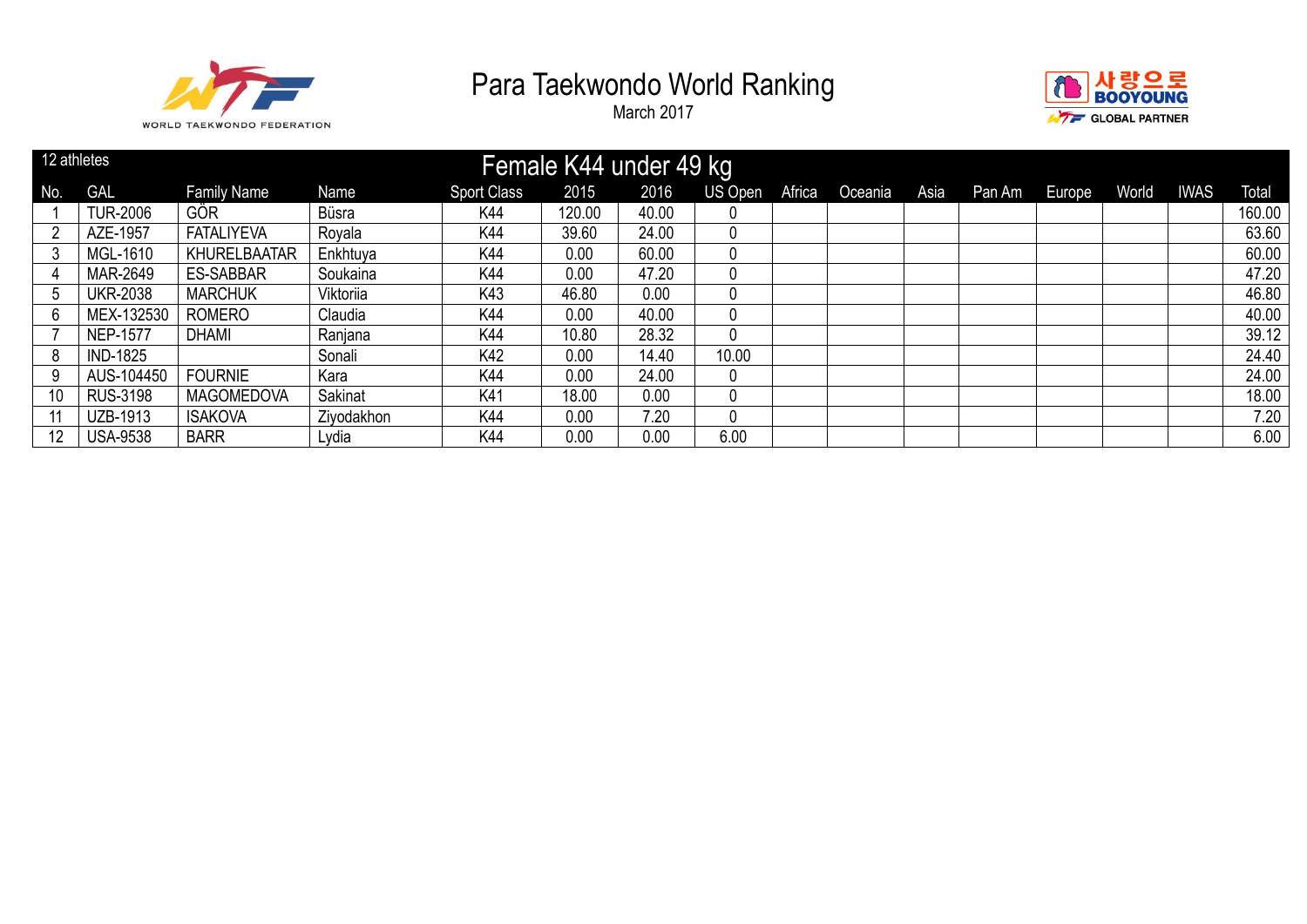



| 18 athletes    |                 |                       |                |                    | Female K44 under 58 kg |       |         |        |         |      |        |        |       |             |        |
|----------------|-----------------|-----------------------|----------------|--------------------|------------------------|-------|---------|--------|---------|------|--------|--------|-------|-------------|--------|
| No.            | <b>GAL</b>      | <b>Family Name</b>    | Name           | <b>Sport Class</b> | 2015                   | 2016  | US Open | Africa | Oceania | Asia | Pan Am | Europe | World | <b>IWAS</b> | Total  |
|                | <b>DEN-1587</b> | <b>GJESSING</b>       | Lisa           | K44                | 90.00                  | 40.00 | 0       |        |         |      |        |        |       |             | 130.00 |
| $\overline{2}$ | <b>RUS-1604</b> | <b>RAMAZANOVA</b>     | Ayshat         | K44                | 84.00                  | 44.00 | 0       |        |         |      |        |        |       |             | 128.00 |
| 3              | RUS-3219        | <b>SALIMGEREEVA</b>   | Mariyam        | K44                | 30.24                  | 26.40 | 0       |        |         |      |        |        |       |             | 56.64  |
| 4              | <b>RUS-3188</b> | <b>BELIAEVA</b>       | Elena          | K44                | 50.40                  | 0.00  | 0       |        |         |      |        |        |       |             | 50.40  |
| 5              | <b>NEP-1553</b> | <b>BHANDARI</b>       | Sita           | K44                | 23.76                  | 21.60 | 0       |        |         |      |        |        |       |             | 45.36  |
| 6              | <b>NGR-1620</b> | <b>OBAZUAYE</b>       | Faith          | K44                | 0.00                   | 40.00 | 0       |        |         |      |        |        |       |             | 40.00  |
| 6              | MEX-13244       | <b>VARGAS RAMIREZ</b> | Angelica       | K44                | 0.00                   | 40.00 | 0       |        |         |      |        |        |       |             | 40.00  |
| 8              | <b>TUR-1997</b> | <b>DEMIRAL</b>        | Gulsun         | K44                | 32.40                  | 0.00  | 0       |        |         |      |        |        |       |             | 32.40  |
| 9              | <b>RUS-3222</b> | <b>ABDULOVA</b>       | Sevil          | K41                | 19.44                  | 8.64  | 0       |        |         |      |        |        |       |             | 28.08  |
| 10             | KAZ-2915        | <b>DOSMALOVA</b>      | Kamilya        | K44                | 0.00                   | 18.72 | 0       |        |         |      |        |        |       |             | 18.72  |
|                | AFG-1832        | KHUDADADI             | Zakia          | K44                | 0.00                   | 12.00 | 0       |        |         |      |        |        |       |             | 12.00  |
| 12             | <b>USA-6580</b> | <b>SALINARO</b>       | <b>Brianna</b> | K42                | 0.00                   | 0.00  | 10.00   |        |         |      |        |        |       |             | 10.00  |
| 13             | <b>TUR-2971</b> | <b>GURDAL</b>         | Gamze          | K44                | 0.00                   | 8.64  | 0       |        |         |      |        |        |       |             | 8.64   |
| 14             | <b>SRB-2855</b> | SIMANIC TOMIC         | Ana            | K44                | 0.00                   | 8.64  | 0       |        |         |      |        |        |       |             | 8.64   |
| 15             | AZE-1735        | <b>MAMMADOVA</b>      | Aynur          | K44                | 6.48                   | 0.00  | 0       |        |         |      |        |        |       |             | 6.48   |
| 16             | <b>TUR-2972</b> | <b>TUNCAY</b>         | Serife         | K44                | 6.48                   | 0.00  | 0       |        |         |      |        |        |       |             | 6.48   |
| 17             | <b>UKR-2037</b> | <b>HRANKINA</b>       | Oksana         | K44                | 0.00                   | 6.05  | 0       |        |         |      |        |        |       |             | 6.05   |
| 18             | JAM-1612        | <b>HINES</b>          | Shauna-Kay     | K44                | 0.00                   | 0.00  | 6.00    |        |         |      |        |        |       |             | 6.00   |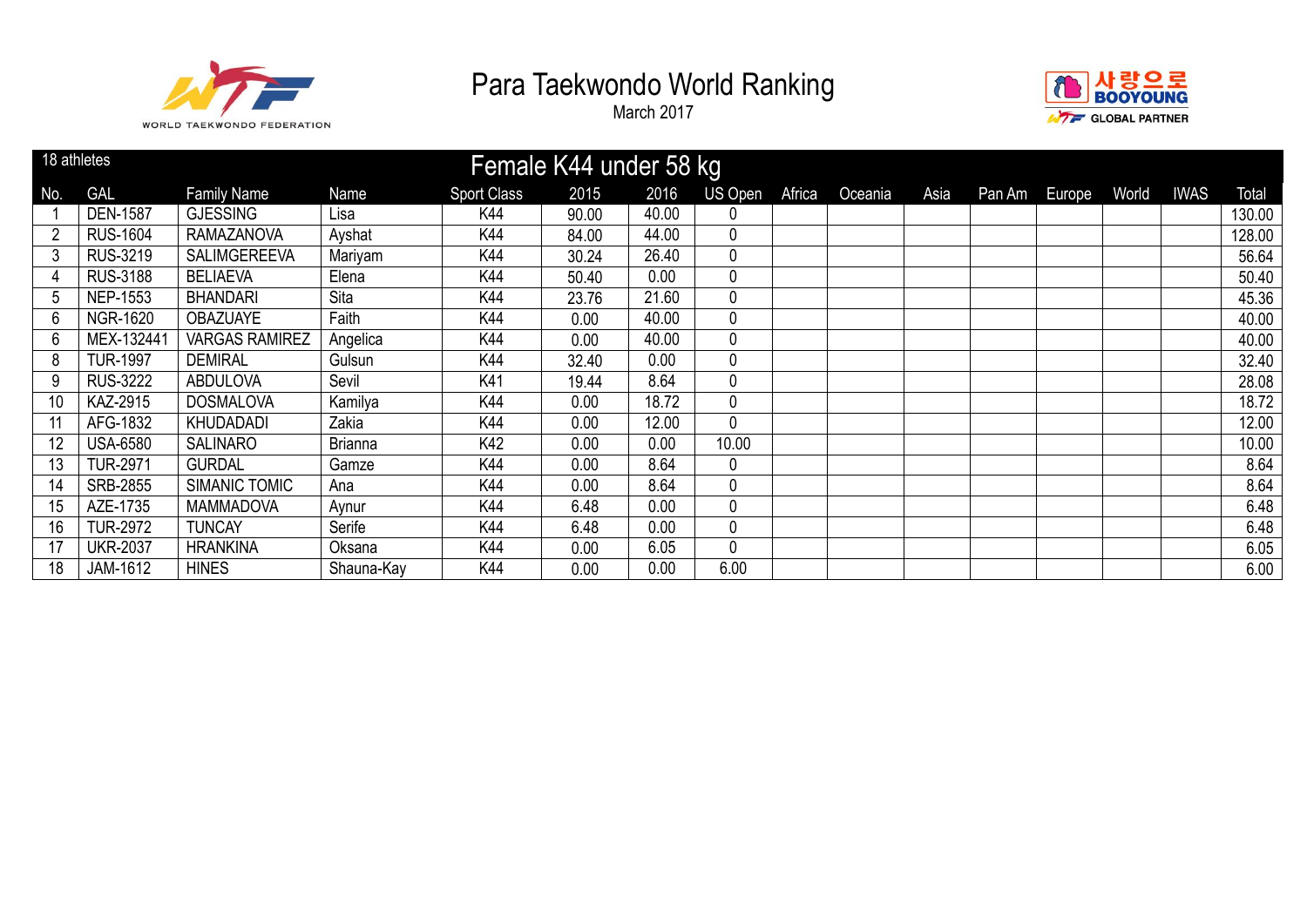



|     | 11 athletes     |                       |               |                    | Female K44 over 58 kg |       |         |        |         |      |        |        |       |      |        |
|-----|-----------------|-----------------------|---------------|--------------------|-----------------------|-------|---------|--------|---------|------|--------|--------|-------|------|--------|
| No. | <b>GAL</b>      | <b>Family Name</b>    | Name          | <b>Sport Class</b> | 2015                  | 2016  | US Open | Africa | Oceania | Asia | Pan Am | Europe | World | IWAS | Total  |
|     | GBR-1531        | <b>TRUESDALE</b>      | Amy           | K44                | 69.60                 | 56.50 | 0       |        |         |      |        |        |       |      | 126.10 |
|     | AZE-1735        | <b>MAMMADOVA</b>      | Aynur         | K44                | 90.00                 | 14.40 | 0       |        |         |      |        |        |       |      | 104.40 |
|     | <b>FRA-2084</b> | <b>SCHIEL</b>         | Laura         | K44                | 32.40                 | 61.90 | 6.00    |        |         |      |        |        |       |      | 100.30 |
| 4   | MAR-1739        | <b>AKERMACH</b>       | Rajae         | K44                | 36.00                 | 52.00 | 0       |        |         |      |        |        |       |      | 88.00  |
|     | <b>TUR-2971</b> | <b>GURDAL</b>         | Gamze         | K44                | 41.76                 | 0.00  | 0       |        |         |      |        |        |       |      | 41.76  |
| 6   | <b>TUR-2005</b> | <b>TURGUT</b>         | Kadriye       | K44                | 23.76                 | 0.00  | 0       |        |         |      |        |        |       |      | 23.76  |
|     | <b>JPN-1864</b> | <b>OTA</b>            | Shoko         | K44                | 0.00                  | 14.40 | 0       |        |         |      |        |        |       |      | 14.40  |
|     | <b>IND-1829</b> | <b>ARORA</b>          | Veena         | K44                | 0.00                  | 14.40 | 0       |        |         |      |        |        |       |      | 14.40  |
| 9   | GRE-2725        | SOTIRIOU              | Maria Antonia | K44                | 12.96                 | 0.00  | 0       |        |         |      |        |        |       |      | 12.96  |
| 10  | <b>USA-7998</b> | <b>FENCIL</b>         | Alyssa        | K44                | 0.00                  | 0.00  | 10.00   |        |         |      |        |        |       |      | 10.00  |
|     | MEX-132573      | <b>GARCIA QUIJANO</b> | Jessica       | K44                | 0.00                  | 0.00  | 3.60    |        |         |      |        |        |       |      | 3.60   |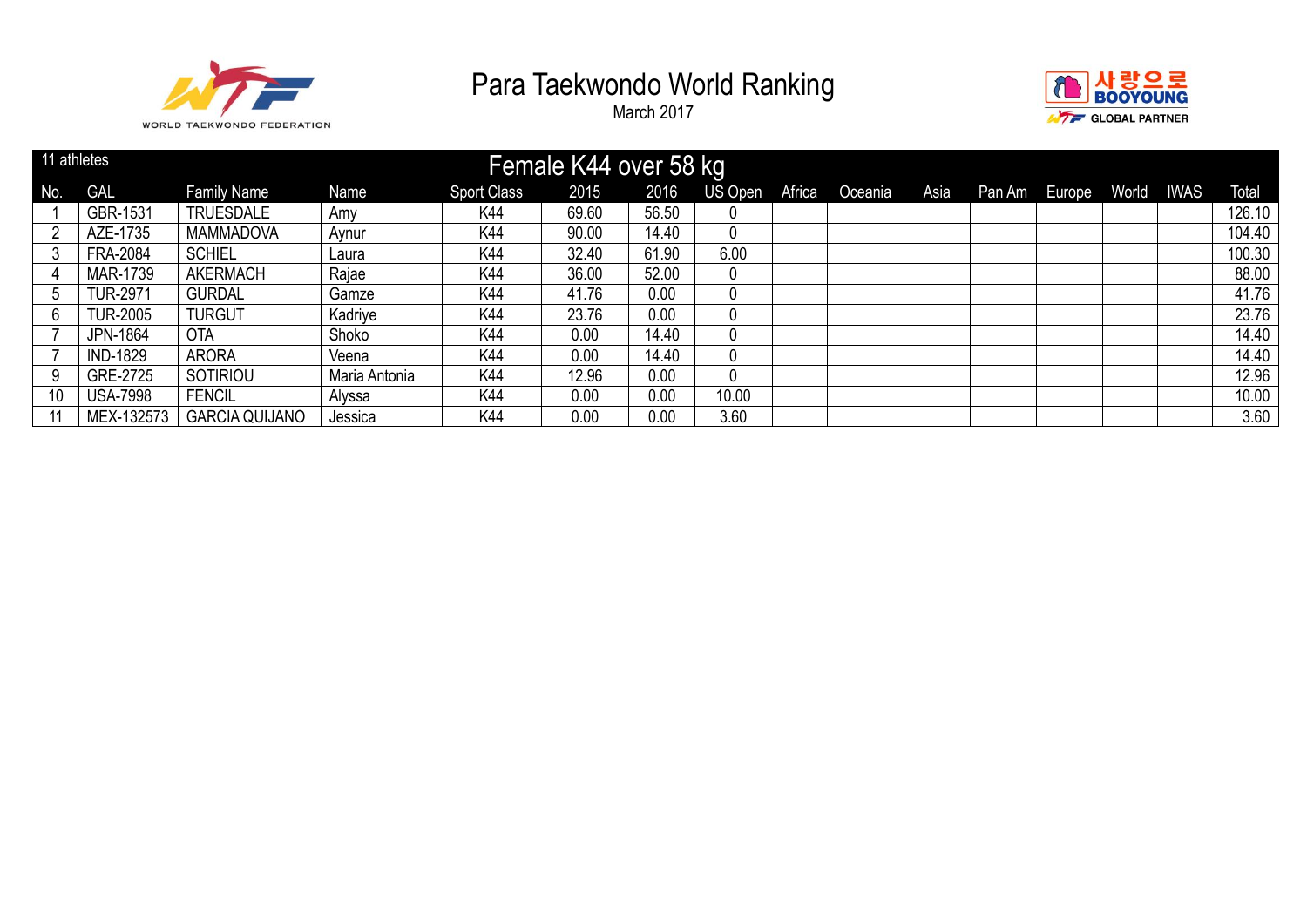



| 3 athletes |                 |                    |           |                    | Female K43 under 49 kg |       |         |               |                |      |        |        |       |             |              |
|------------|-----------------|--------------------|-----------|--------------------|------------------------|-------|---------|---------------|----------------|------|--------|--------|-------|-------------|--------------|
| No.        | <b>GAL</b>      | <b>Family Name</b> | Name      | <b>Sport Class</b> | 2015                   | 2016  | US Open | <b>Africa</b> | <b>Oceania</b> | Asia | Pan Am | Europe | World | <b>IWAS</b> | <b>Total</b> |
|            | <b>UKR-2038</b> | <b>MARCHUK</b>     | Viktoriia | K43                | 90.00                  | 40.00 |         |               |                |      |        |        |       |             | 130.00       |
|            | <b>SRB-2861</b> | <b>JOVANOVIC</b>   | Daniela   | K43                | 0.00                   | 14.40 |         |               |                |      |        |        |       |             | 14.40        |
|            | <b>IND-1825</b> |                    | Sonali    | K42                | 0.00                   | 12.00 |         |               |                |      |        |        |       |             | 12.00        |

|     | 2 athletes      |                |           |                    | Female K43 over 58 kg |       |         |        |                |      |        |        |       |             |              |
|-----|-----------------|----------------|-----------|--------------------|-----------------------|-------|---------|--------|----------------|------|--------|--------|-------|-------------|--------------|
| No. | <b>GAL</b>      | Family Name    | Name      | <b>Sport Class</b> | 2015                  | 2016  | US Open | Africa | <b>Oceania</b> | Asia | Pan Am | Europe | World | <b>IWAS</b> | <b>Total</b> |
|     | <b>TUR-6495</b> | <b>EMEKSIZ</b> | Seyma Nur | K43                | 0.00                  | 40.00 |         |        |                |      |        |        |       |             | 40.00        |
|     | <b>TUR-2007</b> | <b>KARATAY</b> | Ayse Dudu | K42                | 0.00                  | 24.00 |         |        |                |      |        |        |       |             | 24.00        |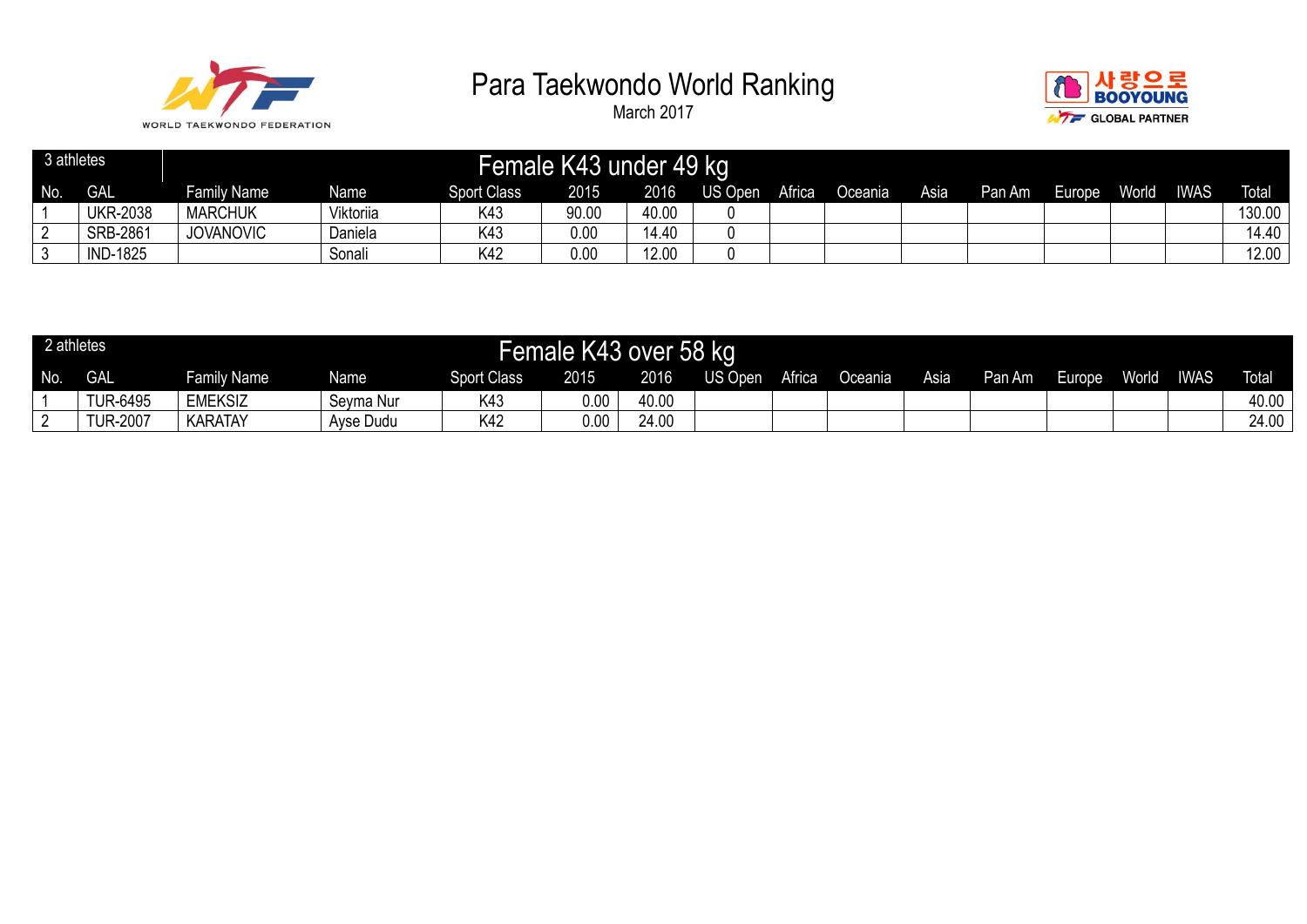



| 3 athletes |                 |                    |         |                    | Female K42 under 49 kg |       |         |        |         |      |        |        |              |             |              |
|------------|-----------------|--------------------|---------|--------------------|------------------------|-------|---------|--------|---------|------|--------|--------|--------------|-------------|--------------|
| No.        | <b>GAL</b>      | <b>Family Name</b> | Name    | <b>Sport Class</b> | 2015                   | 2016  | US Open | Africa | Oceania | Asia | Pan Am | Europe | <b>World</b> | <b>IWAS</b> | <b>Total</b> |
|            | <b>RUS-3198</b> | <b>MAGOMEDOVA</b>  | Sakinat | K41                | 90.00                  | 0.00  |         |        |         |      |        |        |              |             | 90.00        |
|            | <b>IND-1825</b> |                    | Sonali  | K42                | 0.00                   | 60.00 | 10.00   |        |         |      |        |        |              |             | 70.00        |
|            | <b>TUR-2970</b> | <b>BILEK</b>       | Nurgul  | K42                | 54.00                  | 0.00  |         |        |         |      |        |        |              |             | 54.00        |

| $\overline{1}$ | athlete         |                 |                                            |                    | Female K42 under 58 kg |       |         |        |         |      |        |        |              |             |              |
|----------------|-----------------|-----------------|--------------------------------------------|--------------------|------------------------|-------|---------|--------|---------|------|--------|--------|--------------|-------------|--------------|
| No.            | <b>GAL</b>      | Family Name     | Name                                       | <b>Sport Class</b> | 2015                   | 2016  | US Open | Africa | Oceania | Asia | Pan Am | Europe | <b>World</b> | <b>IWAS</b> | <b>Total</b> |
|                | <b>USA-6580</b> | <b>SALINARO</b> | $\overline{\phantom{0}}$<br><b>Brianna</b> | 〈42                | 0.00                   | 15.00 | 10.00   |        |         |      |        |        |              |             | 25.00        |

| 2 athletes |                 |                    |           |                    | Female K42 over 58 kg |       |         |        |         |      |        |        |       |             |              |
|------------|-----------------|--------------------|-----------|--------------------|-----------------------|-------|---------|--------|---------|------|--------|--------|-------|-------------|--------------|
| No.        | <b>GAL</b>      | <b>Family Name</b> | Name      | <b>Sport Class</b> | 2015                  | 2016  | US Open | Africa | Oceania | Asia | Pan Am | Europe | World | <b>IWAS</b> | <b>Total</b> |
|            | <b>TUR-2007</b> | <b>KARATAY</b>     | Ayse Dudu | K42                | 84.00                 | 40.00 |         |        |         |      |        |        |       |             | 124.00       |
|            | <b>RUS-3221</b> | <b>IRAZIEVA</b>    | Zaira     | K42                | 108.00                |       |         |        |         |      |        |        |       |             | 108.00       |